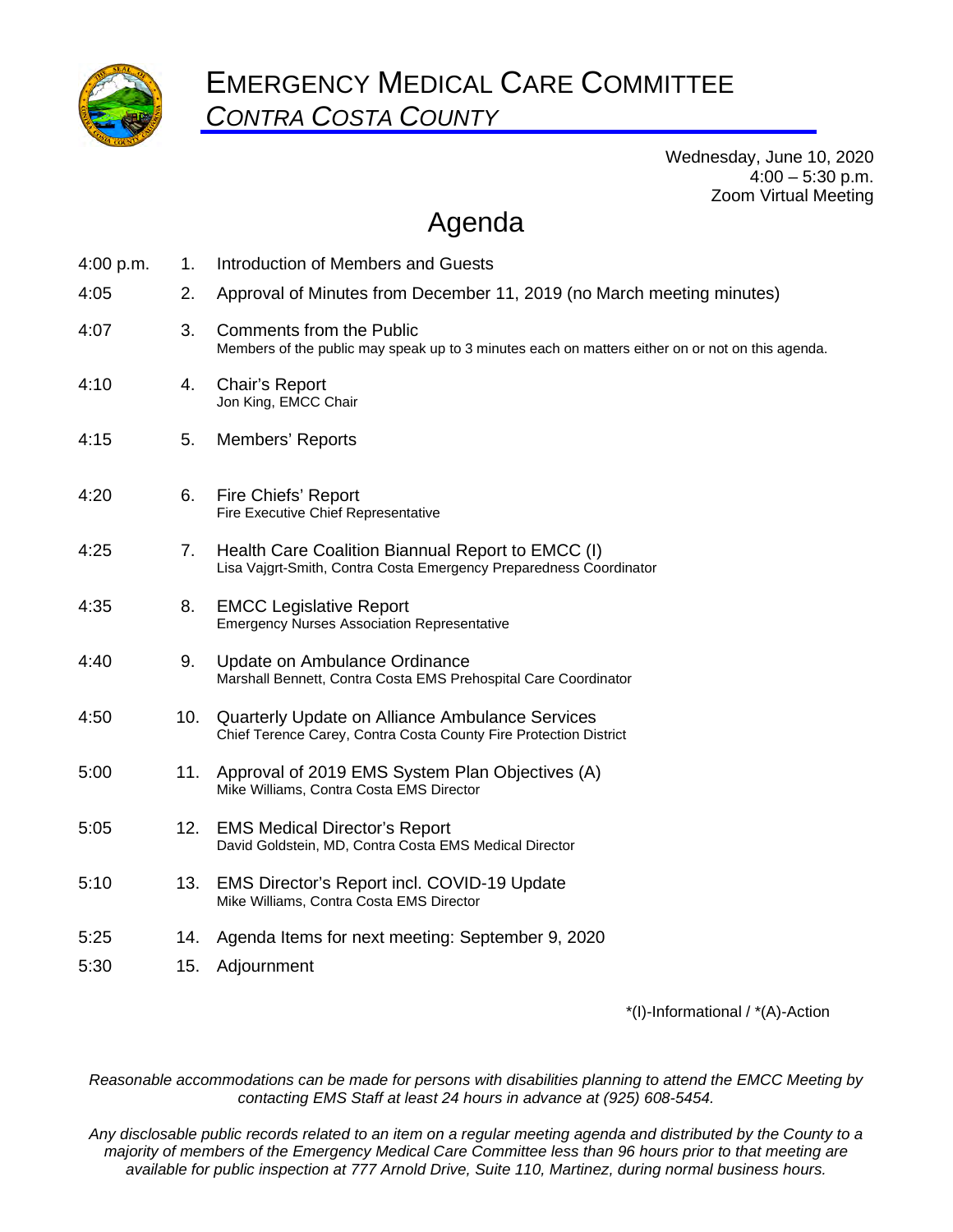

# EMERGENCY MEDICAL CARE COMMITTEE

*CONTRA COSTA COUNTY*

### **MEETING MINUTES**

|                                                            | December 11, 2019                                                 |
|------------------------------------------------------------|-------------------------------------------------------------------|
| <b>Members Present Representing</b>                        |                                                                   |
| <b>Executive Committee:</b>                                | <b>STAFF PRESENT</b>                                              |
| Jon King Police Chiefs' Association                        | Marshall Bennett Contra Costa County EMS                          |
| Ellen Leng Alameda-Contra Costa Medical Association        | Ben Keizer Contra Costa County EMS                                |
|                                                            | Rachel Morris Contra Costa County EMS                             |
| Michele Bell Air Medical Transportation Provider           | Gia Prado Contra Costa County EMS                                 |
| Terence Carey Contra Costa Fire Chiefs' Association        |                                                                   |
| Jack Clapp Public Provider Field Paramedic                 | <b>OTHERS PRESENT</b>                                             |
| John Duggan Ambulance Providers (CC Contract)              | Joseph Drago REACH                                                |
| David Goldstein EMS Agency Medical Director                | Michael Johnson American Medical Response                         |
| Joseph Gorton Public Managers' Association                 | Chad Newland American Medical Response                            |
| James Lambert Hospital Council Bay Area Division           | Jill Ray District II                                              |
| David Lilienstein Emergency Dept. Physicians (CC Receiving | Hannah Robbins Alameda-Contra Costa Medical Association           |
| Hospital)                                                  | Rebecca Rozen Hospital Council of Northern and Central California |
| Michael Lyons Private Provider Field Paramedic             |                                                                   |
| Cameron Metzger EMS Training Institution                   |                                                                   |
| Karin Schnaider District III                               |                                                                   |
| Allan Tobias District IV                                   |                                                                   |
|                                                            |                                                                   |
| <b>Members Absent Representing</b>                         |                                                                   |
| Chair: Kacey Hansen Trauma Center (CC Contract)            |                                                                   |
| Mark Forrette District II                                  |                                                                   |
| Pat Frost EMS Agency Director                              |                                                                   |
| Ara Gregorian California Highway Patrol                    |                                                                   |
| Elaina Petrucci Gunn American Heart Association            |                                                                   |
| Jennifer Lucas American Red Cross                          |                                                                   |
| Denise Pangelinan Communications Center Managers' Assoc.   |                                                                   |
| David Samuelson Emergency Nurses Assoc. East Bay           |                                                                   |
| Jason Vorhauer Contra Costa Office of the Sheriff          |                                                                   |

**Executive Committee Member King** called the meeting to order at 4:08 p.m.

| 1. | Introduction of Members and Guests                                                                                                                                                                                                                                                                                                                                                                                                                                                                                                                                                                                                                                                                                                                                                                                                                                                                                                                                                                                             |
|----|--------------------------------------------------------------------------------------------------------------------------------------------------------------------------------------------------------------------------------------------------------------------------------------------------------------------------------------------------------------------------------------------------------------------------------------------------------------------------------------------------------------------------------------------------------------------------------------------------------------------------------------------------------------------------------------------------------------------------------------------------------------------------------------------------------------------------------------------------------------------------------------------------------------------------------------------------------------------------------------------------------------------------------|
| 2. | Approval of Minutes from September 11, 2019                                                                                                                                                                                                                                                                                                                                                                                                                                                                                                                                                                                                                                                                                                                                                                                                                                                                                                                                                                                    |
|    | Member Carey motioned to approve the Minutes from September 11, 2019. Member Bell seconded; none opposed. Motion<br>passed. September 2019 minutes are approved.                                                                                                                                                                                                                                                                                                                                                                                                                                                                                                                                                                                                                                                                                                                                                                                                                                                               |
| 3. | Comments from the Public<br>No Comments                                                                                                                                                                                                                                                                                                                                                                                                                                                                                                                                                                                                                                                                                                                                                                                                                                                                                                                                                                                        |
| 4. | Chair's Report                                                                                                                                                                                                                                                                                                                                                                                                                                                                                                                                                                                                                                                                                                                                                                                                                                                                                                                                                                                                                 |
|    | No Report                                                                                                                                                                                                                                                                                                                                                                                                                                                                                                                                                                                                                                                                                                                                                                                                                                                                                                                                                                                                                      |
| 5. | Members' Reports                                                                                                                                                                                                                                                                                                                                                                                                                                                                                                                                                                                                                                                                                                                                                                                                                                                                                                                                                                                                               |
|    | Member Schnaider presented the slate of officers for the 2019-2021 term as follows: Chair - Member King; Vice Chair -<br>Member Hansen; Executive Committee: Member Leng. Currently the fourth position of an additional Executive Committee<br>member is vacant. Member King asked for a motion to approve the current slate of nominations. Member Tobias motioned to<br>approve the nominations; seconded by Member Bell; none opposed; motion passed. Member King then asked if there are any<br>volunteers for the vacant position. Member Lambert asked for more information on the position, which Staff Support Morris<br>provided. Member Lambert volunteered for the vacant position. Member King asked for a nomination for Member Lambert,<br>which was provided by Member Schnaider; seconded by Member Tobias. Member King then asked for a motion to approve<br>the full slate of nominations. Member Schnaider motioned to approve the nominations; seconded by Member Tobias; none<br>opposed; motion passed. |
| 6. | Fire Chiefs' Report – Chief Terry Carey, Contra Costa County Fire Protection District (CCCFPD)                                                                                                                                                                                                                                                                                                                                                                                                                                                                                                                                                                                                                                                                                                                                                                                                                                                                                                                                 |
|    | -The executive Fire Chiefs' want to go on record to express support for LEMSA staff Ben Keizer in affiliation with the CE                                                                                                                                                                                                                                                                                                                                                                                                                                                                                                                                                                                                                                                                                                                                                                                                                                                                                                      |
|    | Provider Program. They look forward to working together in 2020.                                                                                                                                                                                                                                                                                                                                                                                                                                                                                                                                                                                                                                                                                                                                                                                                                                                                                                                                                               |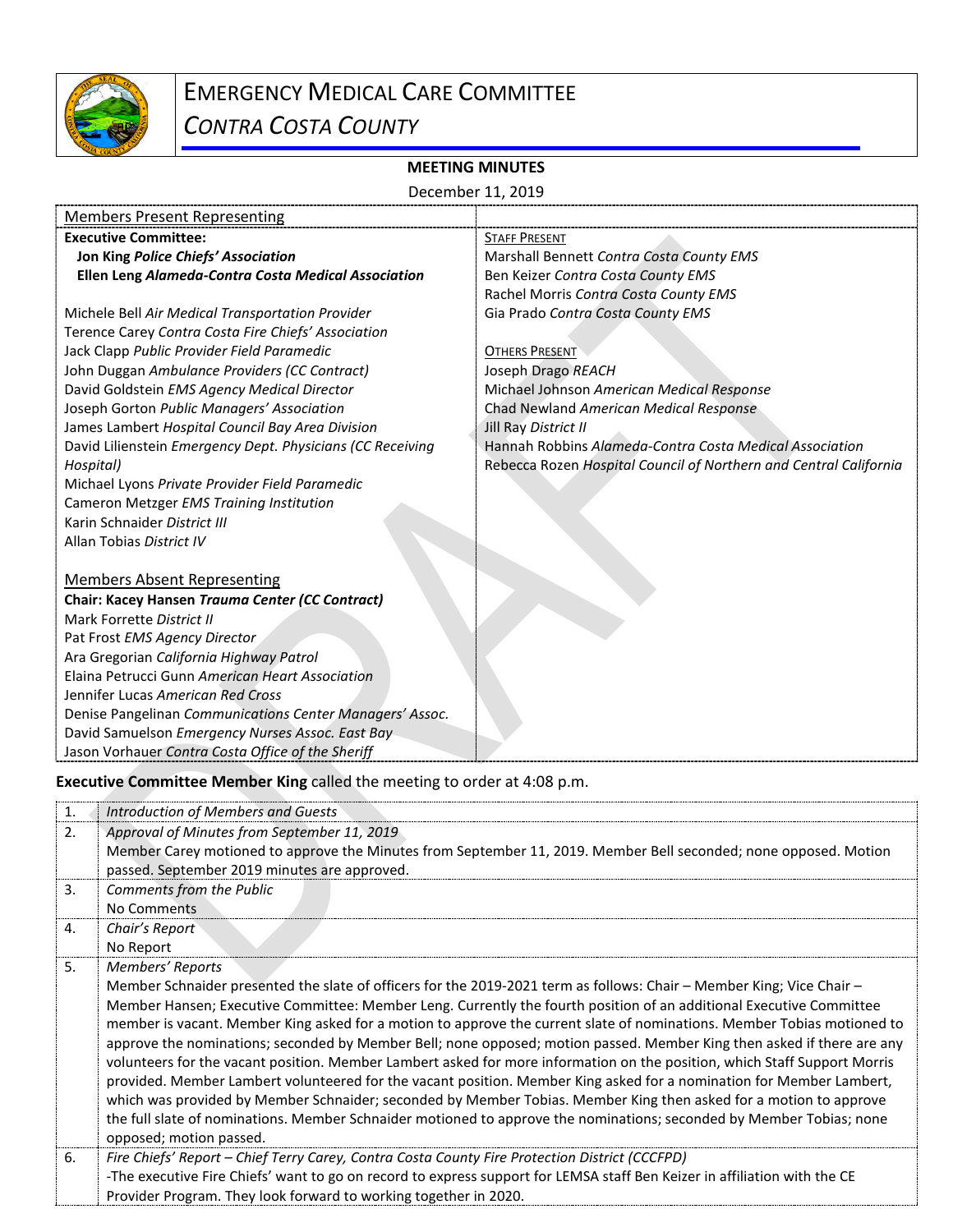|     | -The Board of Supervisors, acting as the Fire Service Board, approved Contra Costa County Fire to purchase 30 Lucas Devices.             |
|-----|------------------------------------------------------------------------------------------------------------------------------------------|
|     | Each apparatus will have a Lucas Device available. This purchase was made in partnership with AMR. Contra Costa Fire is                  |
|     | appreciative of the Fire Board for approving the purchase and will be putting out a public service announcement at the                   |
|     | request of the Board.                                                                                                                    |
| 7.  | <b>EMCC Legislative Update</b>                                                                                                           |
|     | No Update                                                                                                                                |
| 8.  | EMCC Annual (Draft) Report Action: Review/Approve for Submission to the Board of Supervisors (Action Item)                               |
|     | There was a question asked by Member King about an item listed under the Activities section regarding the ambulance                      |
|     | ordinance. The item stated that a final draft had been released from County Counsel; however, it turns out that the draft is still       |
|     | with County Counsel and the LEMSA is still waiting to receive the draft for review. Staff support Morris agreed that she will            |
|     | update the item in the Annual Report prior to submitting it to the Board of Supervisors. After that discussion, Member Tobias            |
|     | motioned for the report to be accepted; seconded by Member Lilienstein; none opposed. Motion passed. Annual EMCC draft                   |
|     | report approved, pending update, and will be submitted to the BOS as a consent item at the next possible Board of Supervisors            |
|     | meeting.                                                                                                                                 |
| 9.  | Quarterly Update on Alliance Ambulance Services - Chief Terry Carey, Contra Costa County Fire Protection District (CCCFPD)               |
|     | - Continuing to work on wall time issues. A meeting was held with hospital partners at the direction of the Board of                     |
|     | Supervisors. The meeting was held in October and a report is being produced that will go to the Board of Supervisors on the              |
|     | meeting outcomes, including a potential change to the term "never event." There is a concern with the upcoming flu season as             |
|     | that can be a challenging time for resources. The group plans to meet again in January to continue discussions on the issue.             |
|     | - Contra Costa Fire is continuing in contract negotiations with AMR. The current contract expires at the end of 2020. Both sides         |
|     | agreed they are having positive discussions.                                                                                             |
|     | - Continuing to discuss compliance numbers and brainstorming ways to keep numbers up. The threshold is 90 percent; haven't               |
|     | gone below the threshold but continue to experience challenges.                                                                          |
|     | - ConAir currently has one active aircraft, which is going well. The second aircraft is delayed but anticipated to go live in 2020.      |
|     | - Issues at the end of the BART line have improved, but a change in weather could potentially have a negative effect on                  |
|     | conditions. Contra Costa Fire is meeting with LEMSA and partners on the issue.                                                           |
| 10. | Update on draft Letter of Support for Additional EMS System Dedicated Funding                                                            |
|     | Member Goldstein addressed the Committee regarding the previous request made by Pat Frost for a draft letter of support for              |
|     | additional EMS System dedicated funding. The LEMSA is no longer requesting a letter. At this time, there will not be an EMS              |
| 11. | specific funding request going forward.<br>EMS Medical Director's Report - David Goldstein, MD, Contra Costa EMS Agency Medical Director |
|     | - Member Goldstein was invited by Santa Clara County as a guest; the County is looking at the Alliance model. Discussions                |
|     | included challenges we face, which may seem exclusive to us in Contra Costa County, but are also experienced in other                    |
|     | counties.                                                                                                                                |
|     | - Discussion of term "never event"- the term can be polarizing and can initiate a mandatory report to the state/Feds that                |
|     | brings inspectors to a hospital, where they can look at anything, not just specific to the reported event. An effort will be made        |
|     | to come up with another term, acceptable to all groups. APOT issues are experienced in Contra Costa County, but are not                  |
|     | exclusive to our County.                                                                                                                 |
|     | - The LEMSA is looking to have a more comprehensive approach towards the opiate overdose problem. The situation has                      |
|     | improved slightly in that there are more resources and open dialogue on the issue. The County has expanded the number of                 |
|     | available clinics and manage 500-600 people. The focus is on how to get available resources to the people who need them.                 |
|     | There was discussion on the involvement of Emergency Departments, and the use of Narcan and Buprenorphine. The County                    |
|     | is working on a potential three-year trial involving trained paramedics giving patients Buprenorphine on scene under the                 |
|     | direction of a trained physician. A workgroup made up of various stakeholders continues to meet on the issue.                            |
|     | - Member Goldstein announced Pat Frost, previous EMS Director, will be retiring in March 2020. As of now, he will be in both             |
|     | the EMS Medical Director and interim EMS Director roles.                                                                                 |
| 12. | Roundtable                                                                                                                               |
|     | Member Bell announced she will be transitioning with REACH to another county, so she will be resigning from the EMCC after               |
|     | today. She brought Joe Drago as a guest to the meeting, who will be transitioning to the Program Director and Clinical Director          |
|     | for REACH in Contra Costa County in January.                                                                                             |
| 13. | Proposed agenda item(s) for March 11, 2020                                                                                               |
|     | - Report on impacts of PG&E PSPS event, including impacts to Agencies.                                                                   |
|     | - Update on ambulance ordinance.                                                                                                         |
| 14. | Adjournment at 5:15pm                                                                                                                    |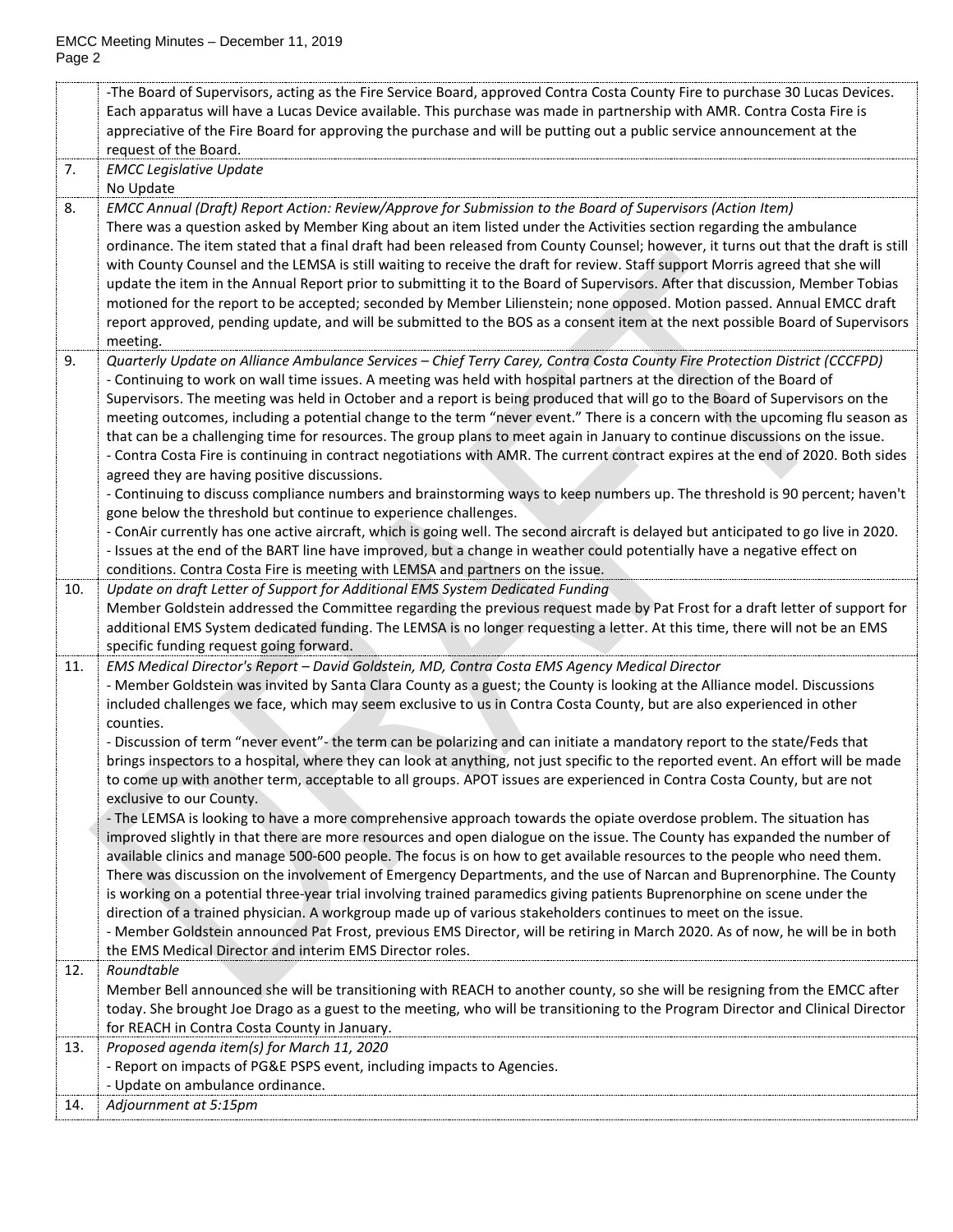#### EMCC Attendance 2018-2020

| <b>Seats</b>                                                 | <b>EMCC Members</b>                | 12/12/2018          | 3/13/2019           | 6/12/2019             | 9/11/2019         | 12/11/2019 | 3/11/2020 | 6/10/2020 | 9/9/2020 |
|--------------------------------------------------------------|------------------------------------|---------------------|---------------------|-----------------------|-------------------|------------|-----------|-----------|----------|
| <b>B1</b>                                                    |                                    |                     |                     |                       |                   |            |           |           |          |
| Alameda Contra Costa Medical<br>Association                  |                                    |                     |                     |                       |                   |            |           |           |          |
|                                                              | <b>Ellen Leng</b>                  | Present             | Present             | Present               | Present           | Present    |           |           |          |
| <b>B2</b><br>American Heart Associaton                       | Elaina Petrucci Gunn               | Absent              | Present             | Absent                | Present           | Absent     |           |           |          |
| <b>B3</b>                                                    |                                    |                     |                     |                       |                   |            |           |           |          |
| <b>American Red Cross</b>                                    | <b>Jennifer Lucas</b>              | Absent              | Present             | Absent                | Absent            | Absent     |           |           |          |
| <b>B4</b><br>California Highway Patrol                       | Ara Gregorian                      | Absent              | Absent              | Absent                | Absent            | Absent     |           |           |          |
| <b>B5</b>                                                    |                                    |                     |                     |                       |                   |            |           |           |          |
| <b>Communications Center</b><br><b>Managers' Association</b> | <b>Denise Pangelinan</b>           | Absent              | Present             | Absent                | Present           | Absent     |           |           |          |
| <b>B6</b>                                                    |                                    |                     |                     |                       |                   |            |           |           |          |
| Contra Costa Fire Chiefs'<br><b>Association</b>              | <b>Terence Carey</b>               | Present             | Present             | Present               | Present           | Present    |           |           |          |
| <b>B7</b>                                                    |                                    |                     |                     |                       |                   |            |           |           |          |
| Contra Costa Police Chiefs'                                  |                                    |                     |                     |                       |                   |            |           |           |          |
| Association<br><b>B8</b>                                     | <b>Jon King</b>                    | Present             | Present             | Present               | Present           | Present    |           |           |          |
| Emer. Nurses Assoc. East Bay                                 |                                    |                     |                     |                       |                   |            |           |           |          |
| Chapter<br><b>B</b> <sub>9</sub>                             | <b>David Samuelson</b>             | Absent              | Present             | Present               | Absent            | Absent     |           |           |          |
| <b>Hospital Council</b>                                      |                                    |                     |                     |                       |                   |            |           |           |          |
| <b>East Bay</b>                                              | <b>James Lambert</b>               | Absent              | Present             | Present               | Absent            | Present    |           |           |          |
| <b>B</b> 10                                                  |                                    | Present             | Present             | Present               | Vacant<br>(Napper | Present    |           |           |          |
| <b>Public Managers' Association</b>                          | Joseph Gorton                      | (Napper)            | (Napper)            | (Napper)              | Resigned)         | (Gorton)   |           |           |          |
| <b>B</b> 11<br><b>Trauma Center</b>                          |                                    |                     |                     |                       |                   |            |           |           |          |
| (Contra Costa Contract)                                      | <b>Kacey Hansen</b>                | Absent              | Absent              | Present               | Absent            | Absent     |           |           |          |
| <b>B</b> 12<br>Contra Costa Office of the                    |                                    |                     |                     |                       |                   |            |           |           |          |
| Sheriff                                                      | <b>Jason Vorhauer</b>              | Present             | Absent              | Present               | Present           | Absent     |           |           |          |
| <b>B</b> 13                                                  |                                    |                     |                     |                       |                   |            |           |           |          |
| Contra Costa Health Services -<br><b>Behavioral Health</b>   | Vacant                             | Vacant              | Vacant              | Vacant                | Vacant            | Vacant     |           |           |          |
| C <sub>1</sub>                                               |                                    |                     |                     |                       |                   |            |           |           |          |
| <b>Ambulance Providers (Contra</b><br><b>Costa Contract)</b> | John Duggan                        | Present             | Present             | Present               | Present           | Present    |           |           |          |
| C <sub>2</sub>                                               |                                    |                     |                     |                       |                   |            |           |           |          |
| <b>Air Medical Transportation</b><br>Provider                | <b>Michele Bell</b>                | Present             | Present             | Present               | Present           | Present    |           |           |          |
|                                                              |                                    |                     |                     |                       |                   |            |           |           |          |
| C <sub>3</sub><br><b>EMS Training Institution</b>            | <b>Cameron Metzger</b>             | Present             | Present             | Absent                | Present           | Present    |           |           |          |
|                                                              |                                    |                     |                     |                       |                   |            |           |           |          |
|                                                              |                                    |                     |                     |                       |                   |            |           |           |          |
| C <sub>4</sub>                                               |                                    |                     |                     |                       |                   |            |           |           |          |
| <b>Private Provider Field</b><br>Paramedic                   | Michael Lyons (as of<br>Dec. 2019) | Vacant              | Vacant              | Vacant                | Vacant            | Present    |           |           |          |
|                                                              |                                    |                     |                     |                       |                   |            |           |           |          |
| C <sub>5</sub>                                               |                                    |                     |                     |                       |                   |            |           |           |          |
| <b>Public Provider Field</b><br>Paramedic                    | <b>Jack Clapp</b>                  | Absent              | Present             | Present               | Present           | Present    |           |           |          |
| C 6                                                          |                                    |                     |                     |                       |                   |            |           |           |          |
| <b>Emergency Department</b><br>Physicians                    | <b>David Lilienstein</b>           | Absent              | Present             | Present               | Absent            | Present    |           |           |          |
|                                                              |                                    |                     |                     | Vacant                |                   |            |           |           |          |
| <b>District I</b><br>(Gioia)                                 | Vacant                             | Absent<br>(Stieler) | Absent<br>(Stieler) | (Stieler<br>Resigned) | Vacant            | Vacant     |           |           |          |
| <b>District II</b>                                           |                                    |                     |                     |                       |                   |            |           |           |          |
| (Andersen)                                                   | <b>Mark Forrette</b>               | Present             | Present             | Absent                | Present           | Absent     |           |           |          |
| District III<br>(Burgis)                                     | Karin Schnaider                    | Absent              | Present             | Present               | Present           | Present    |           |           |          |
| <b>District IV</b>                                           |                                    |                     |                     |                       |                   |            |           |           |          |
| (Mitchoff)<br><b>District V</b>                              | <b>Allan Tobias</b>                | Absent              | Absent              | Present               | Absent            | Present    |           |           |          |
| (Glover)                                                     | Vacant                             | Vacant              | Vacant              | Vacant                | Vacant            | Vacant     |           |           |          |
| E 1                                                          |                                    |                     |                     |                       |                   |            |           |           |          |
| Ex Officio<br>E 2                                            | <b>Pat Frost</b>                   | Present             | Present             | Absent                | Present           | Absent     |           |           |          |
| Ex Officio                                                   | <b>David Goldstein</b>             | Present             | Present             | Present               | Present           | Present    |           |           |          |
|                                                              | Quorum                             |                     |                     |                       |                   |            |           |           |          |

#### Advisory Body + Brown Act done

Meeting Attendance Requirements per the Bylaws:

- A. EMCC members shall attend EMCC meetings. B. A member who cannot attend a meeting must notify the Chair and may have one excused
- absence in a twelve month period.<br>C. Whenever a member does not attend two regularly scheduled meetings, within a rolling twelve<br>month period, complete their Brown Act requirements or fails to meet the criteria for sitting

- 
- absences and request appropriate action. D. Members must complete the required Ethics and Brown Act training provided by the County

within three months of appointment and submit the "Training Certification for Member of<br>County Advisory Body" form to EMS staff prior to participating at any meeting.<br>E. Members who do not complete the Ethics and Brown Act

further participate until the requirement is fulfilled. F. Ethics and Brown Act training is recommended to be completed every two years while serving on a County Advisory Committee.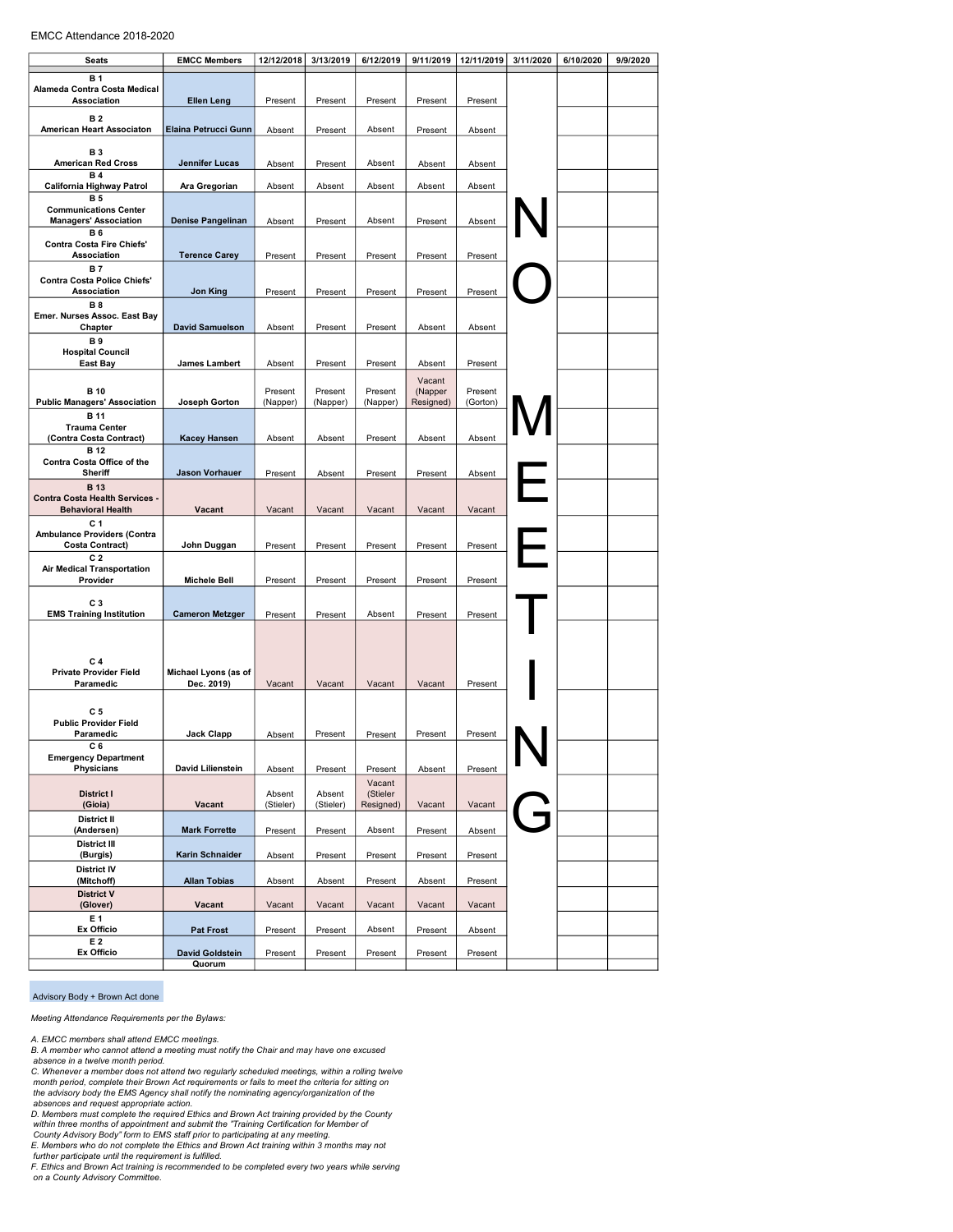## **2019 Emergency Medical Services (EMS) System Plan[1](#page-4-0)**

## <span id="page-4-1"></span><span id="page-4-0"></span>**SYSTEM PLAN SMART[2](#page-4-1) OBJECTIVES**

### **Progress from Last Reporting Period**

| No.  | <b>Standard</b>                | <b>Meets State</b><br><b>Standard</b> | FY 2018-2019 Objectives                                                                                                                                                      | Progress to Date                                                                                                                                                                                                       |
|------|--------------------------------|---------------------------------------|------------------------------------------------------------------------------------------------------------------------------------------------------------------------------|------------------------------------------------------------------------------------------------------------------------------------------------------------------------------------------------------------------------|
| 1.06 | Annual system Plan<br>Update   | Yes                                   | Annual EMS System Update to State EMS Authority (EMSA)                                                                                                                       | Progress to Date: Met update and submit annually                                                                                                                                                                       |
| 1.08 | <b>ALS Planning</b>            | Yes                                   | Support successful ambulance provider transition and monitor<br>for system gaps                                                                                              | Progress to Date: Met Performance reliably tracked and<br>reported annually                                                                                                                                            |
| 1.10 | <b>Special Populations</b>     | Yes                                   | Exploration of alternative delivery models to match patient<br>need to resource.                                                                                             | Progress to Date: In Progress Ongoing. Engaged with<br>Contra Costa Health Services and local Health System<br>partners to create alternatives to address frequent users,<br>substance abuse and homeless populations, |
| 1.11 | <b>System Participants</b>     | Yes                                   | Stakeholder participation in update, approval and<br>implementation of new ambulance ordinance                                                                               | Progress to Date: In Progress Ordinance review by EMCC<br>and BOS with implementation within next 12-18 months                                                                                                         |
| 1.13 | Coordination                   | Yes                                   | Exploration of coordination of EMS Dispatch Centers with<br>Nurse Call centers to support appropriate use of 9-1-1 or<br>specialty dispatch and triage call centers          | Progress to Date: Not started Continue to support and<br>engage stakeholders within 1-5 years                                                                                                                          |
|      |                                |                                       | Annually update of prehospital care policies and procedures<br>based on evidence-based care.                                                                                 | Progress to Date: Ongoing Updated policies and protocols<br>posted on EMS website at www.cccems.org.                                                                                                                   |
| 1.14 | Policy and<br>Procedure Manual | Yes                                   | Annually evaluate all patient care based on evidence-based<br>care optimizing patient benefit and patient safety. Implement<br>First Pass analytics for support CQI efforts. | Progress to Date: Ongoing Annually. Continue to enhance<br>systems of care policies and practices to support improved<br>patient outcomes with implementation of First Pass.                                           |

<sup>1</sup> Pending approval -by the EMCC on March 11, 2020

<sup>2</sup> SMART: Specific, Measurable, Achievable, Realistic and Timely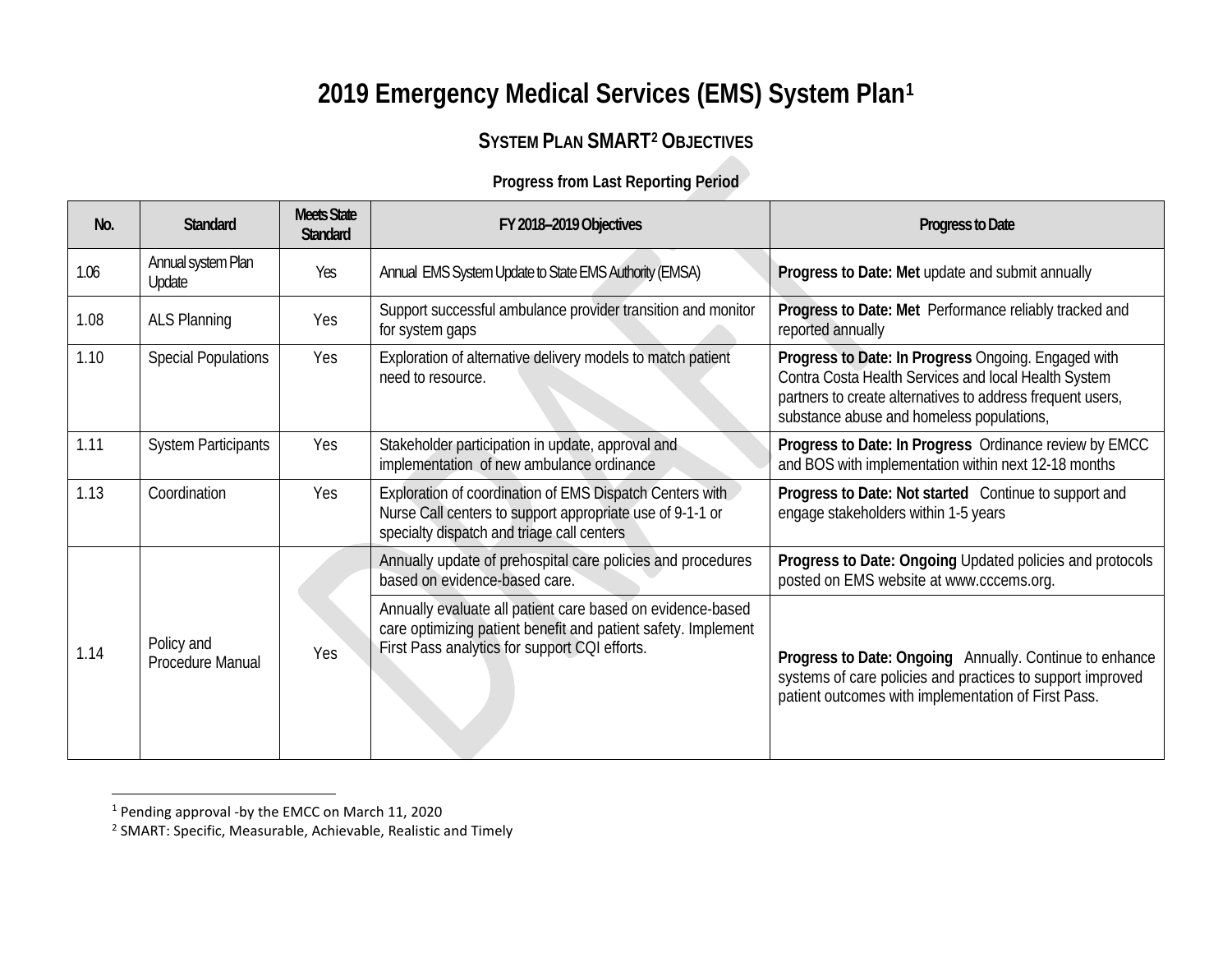| No.  | <b>Standard</b>                                                   | <b>Meets State</b><br><b>Standard</b> | FY 2018-2019 Objectives                                                                                                                                                     | <b>Progress to Date</b>                                                                                                                                                                                                                                                                                                    |
|------|-------------------------------------------------------------------|---------------------------------------|-----------------------------------------------------------------------------------------------------------------------------------------------------------------------------|----------------------------------------------------------------------------------------------------------------------------------------------------------------------------------------------------------------------------------------------------------------------------------------------------------------------------|
| 1.16 | <b>System Finances</b>                                            | Yes                                   | Annually review of costs and fees to support sustainable<br>EMS System and EMS Agency oversight and operations.                                                             | Progress to Date: Ongoing Monitor and manage current<br>funding effectively to support sustainable programs and<br>activities. Implemented MAA and updated annual<br>ambulance payor mix report                                                                                                                            |
| 1.20 | DNR (Do Not<br>Resuscitate)                                       | Yes                                   | Pilot site for (POLST) registry with EMS System Stakeholders<br>over 12 months.                                                                                             | Progress to date: Met Member of POLST Conversation<br>Project within county. Pilot project completed December of<br>2018 with report to EMSA. Data infrastructure insufficient to<br>implement in prehospital setting                                                                                                      |
| 1.27 | Pediatric<br>Emergency<br>Medical and Critical<br>Care System     | Yes                                   | Pediatric EMS for Children (EMSC) System Program Plan<br>update and regulation implementation within 1-5 years.                                                             | Progress to date: In progress. Explore and prepare for<br>EMSC System of Care implementation by June 2020<br>consistent with State regulations                                                                                                                                                                             |
| 1.28 | Exclusive<br>Operating Area<br>(EOA)                              | Yes                                   | Update of county ambulance ordinance within 12-18 months.<br>Review of EOA IV 224 status to determine ambulance<br>exclusivity eligibility. EOA I, II and V in appeals.     | Progress to date: In progress Ambulance ordinance<br>update in progress. ERA IV non-exclusive with 224 status in<br>legal and legislative review in progress. Contract renewal<br>ERAIV due April 30, 2020. EOA I, II and V award continues<br>in appeals. Alliance five year extension approval due<br>December 31, 2020. |
| 2.01 | Local EMS Agency<br>Staffing and<br>Assessment of<br><b>Needs</b> | Yes                                   | EMS System Study and Modernization Project review of<br>LEMSA staffing needs and workflows to support statutory<br>requirements every 2 years.                              | Progress to date: Ongoing. Re-align LEMSA staffing in<br>line with required statutory functions, quality and medical<br>oversight.                                                                                                                                                                                         |
| 2.04 | <b>Dispatch Training</b>                                          | Yes                                   | Promote support high quality Emergency Medical Dispatch<br>(EMD) dispatcher training and performance consistent for<br>Center of Excellence Accreditation within 3-5 years. | Progress to date: Ongoing. Dispatch medical oversight<br>policies consistent with Center of Excellence national<br>standards and support for unifiedand accredited dispatch.                                                                                                                                               |
| 2.12 | Early Defibrillation                                              | Yes                                   | Continued expansion of public access Automated External<br>Defibrillation (AED) and Law AED programs with integration into<br>dispatch. Review and update annually          | Progress to Date: Ongoing. Continue to engage<br>community first responders and citizen responders. Using<br>CodeSTAT, CARES, AED registry, PAD and Public training                                                                                                                                                        |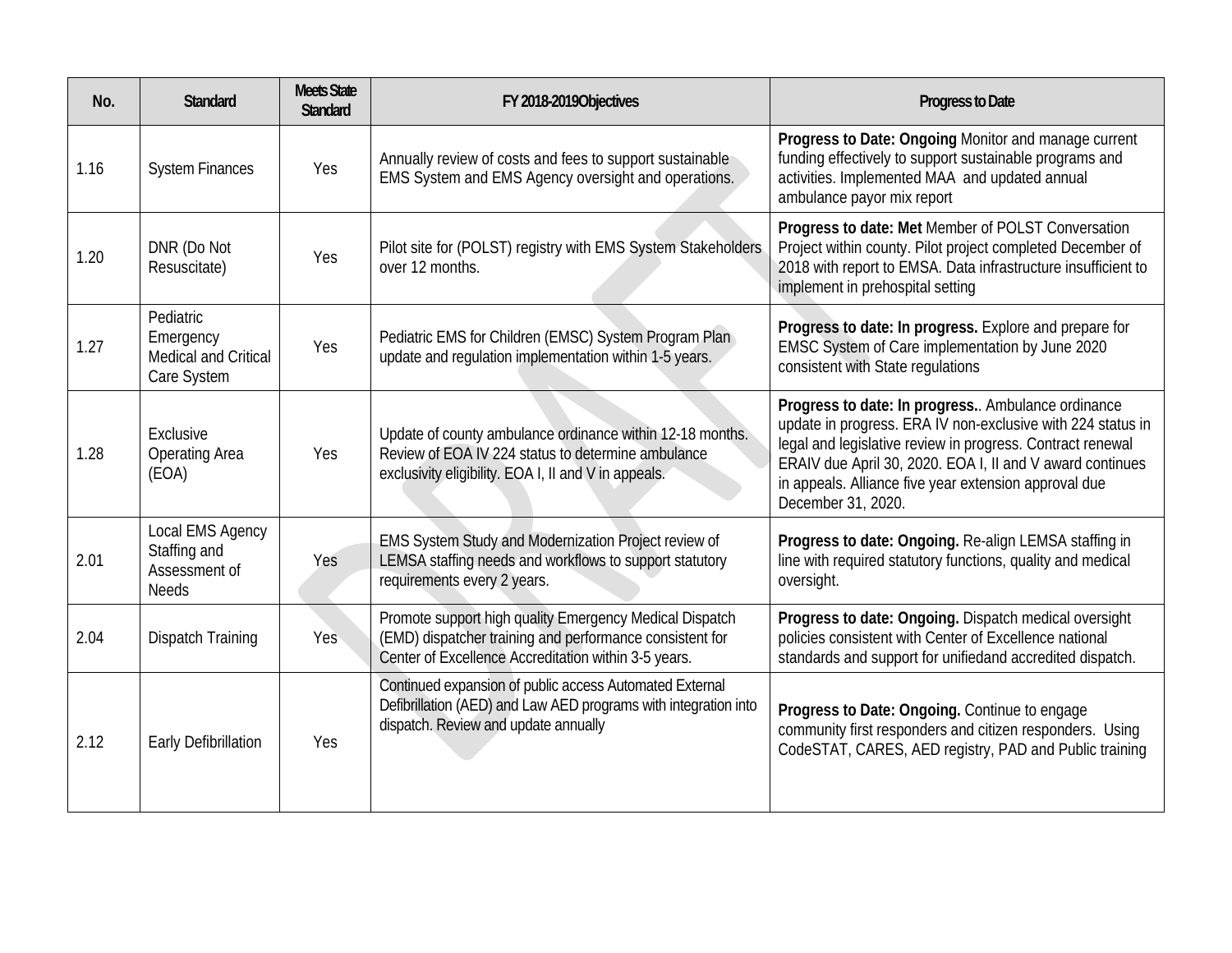| No.  | <b>Standard</b>                                              | <b>Meets State</b><br><b>Standard</b> | FY 2018-2019 Objectives                                                                                                                                                                                                                                 | Progress to Date                                                                                                                                                                                                                            |
|------|--------------------------------------------------------------|---------------------------------------|---------------------------------------------------------------------------------------------------------------------------------------------------------------------------------------------------------------------------------------------------------|---------------------------------------------------------------------------------------------------------------------------------------------------------------------------------------------------------------------------------------------|
| 5.06 | Hospital<br><b>Evacuation Plan</b>                           | Yes                                   | Update medical surge and transportation plans for hospitals<br>incorporating standardized training with HICS for all hospital<br>facilities with opportunities for integration of first responders<br>with hospital leadership and incident commanders. | Progress to date: Ongoing Coalition Coordination moved<br>underPublic Health Med/Health Coalition activity reporting<br>continues thru EMCC. LEMSA in support and will participate<br>in update of operational area planning and exercises. |
| 5.08 | Trauma Planning                                              | Yes                                   | Update of Trauma plan                                                                                                                                                                                                                                   | Progress to date: Ongoing Annually submit updated<br>trauma system plan to EMSA                                                                                                                                                             |
| 5.10 | Pediatric<br>Emergency and<br><b>Critical Care</b><br>System | Yes                                   | Continued networking with pediatric emergency care<br>advocates throughout the local, regional and state EMS<br>systems supporting pediatric emergency care best practices.                                                                             | Progress to date: Ongoing CCEMS and Alameda County<br>(ALCO) EMS have collaborative program of active advocacy<br>for emergency preparedness for children and EMSC<br>systems of care.                                                      |
| 5.13 | <b>Specialty System</b><br>Design                            | Yes                                   | Annual Stroke, STEMI, Trauma and Cardiac Arrest System<br>Evaluation. Exploring partnerships with Contra Costa Health<br>services to reduce 5150 and support appropriate use of<br>sobering centers.                                                    | Progress to date: Ongoing Continuous CQI program &<br>participation in California Stroke Registry, Cardiac Arrest<br>Registry for Enhanced Survival (CARES), Trauma Registry<br>and California EMS Information System (CEMSIS).             |
| 5.14 | Public Input                                                 | <b>Yes</b>                            | Active program of engagement with public including quarterly<br>Emergency Medical Care Committee (EMCC) meetings.<br><b>EMCC bylaw update</b>                                                                                                           | Progress to date: Ongoing. Public and EMCC comment to<br>be included as part of ambulance ordinance review and<br>update process.                                                                                                           |
| 6.01 | QA/QI Program                                                | Yes                                   | Monthly "live stories" public reporting EMS Hospital transfer<br>of care never event monitoring. Implementation of Quality<br>Review Team (QRT) for review of event reports concerning<br>clinical care concerns.                                       | Progress to date: Met Hospitals public reporting continues.<br>Implementation of first pass tool launch planned support<br>provider level improvement by December 2020.                                                                     |
|      |                                                              |                                       | Exploring HIE with hospitals to support exchange of patient<br>outcome information. Hospital and ambulance provider<br>electronic Patient Care Record (ePCR) data exchange.<br>Stakeholders informed and advised to support HIE                         | Progress to date: In progress Exploration continues<br>between EMS agency, American Medical Response (AMR),<br>Kaiser, California Office of Health Information Integrity<br>(CALOHII) and EMS Authority.                                    |
| 7.01 | <b>Public Education</b>                                      | Yes                                   | Expansion of HeartSafe Communities to include support for<br>CPR, Public Access Defibrillation (PAD), Heart Attack, Stroke<br>and Healthy Lifestyle.                                                                                                    | Progress to date: Ongoing Continue countywide<br>expansion of outreach in progress with stakeholders and<br>health services.                                                                                                                |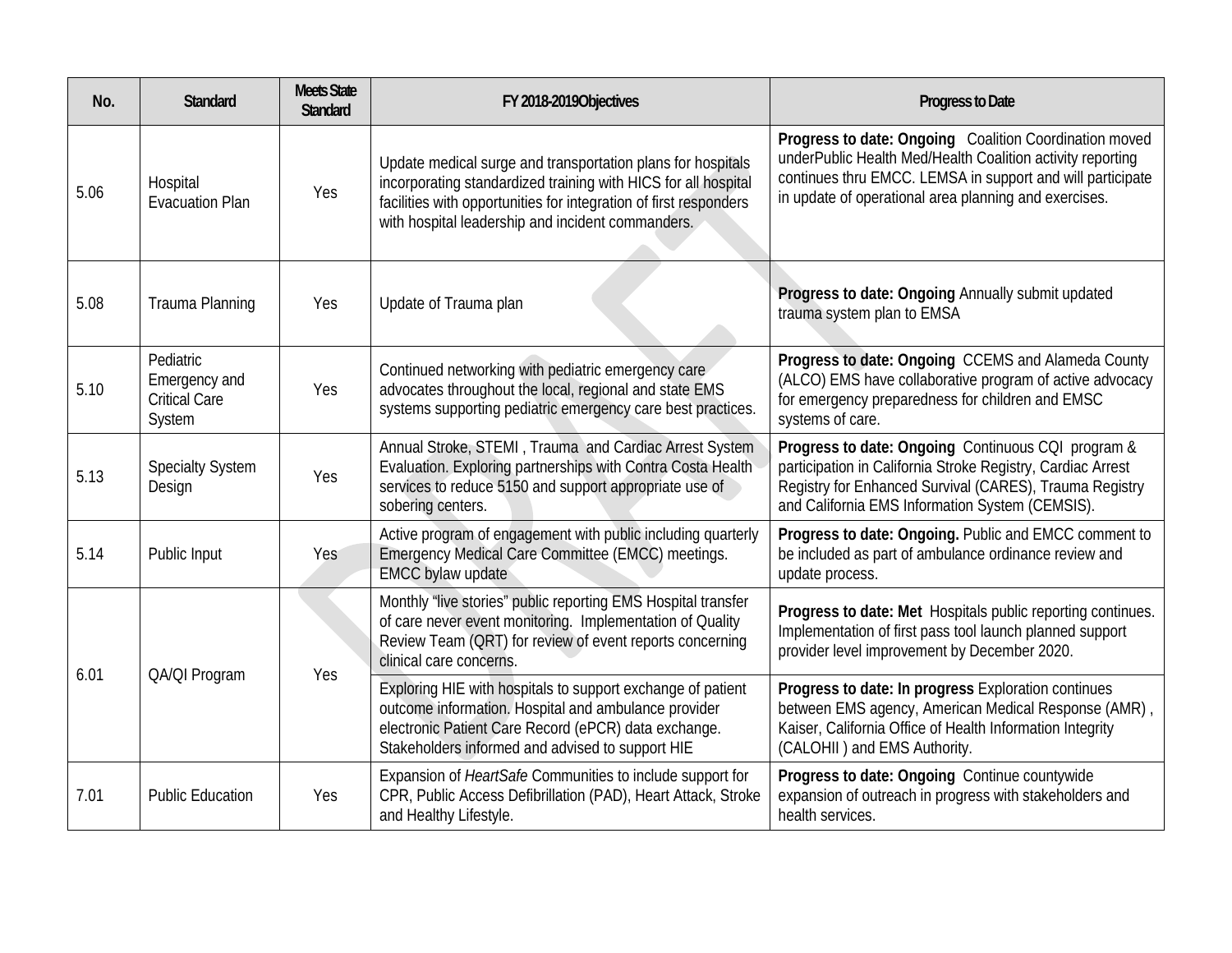| No.  | <b>Standard</b>                                                   | <b>Meets State</b><br><b>Standard</b> | FY 2018-2019 Objectives                                                                                                                                                                                                       | Progress to Date                                                                                                                                                                                                         |
|------|-------------------------------------------------------------------|---------------------------------------|-------------------------------------------------------------------------------------------------------------------------------------------------------------------------------------------------------------------------------|--------------------------------------------------------------------------------------------------------------------------------------------------------------------------------------------------------------------------|
| 7.03 | <b>Disaster</b><br>Preparedness<br>Promotion                      | Yes                                   | Annual advocacy and implementation of regional pediatric<br>medical surge planning. Develop policies and work with<br>stakeholders for implementation and use of BLS providers to<br>backup 911 system in surge               | Progress to date: Met and Ongoing CCEMS participating<br>in National, regional and statewide efforts supporting<br>Med/Health Preparedness. MCI plan and workflows to<br>integrate non-emergency BLS ambulance in place. |
| 8.13 | <b>Disaster Medical</b><br>Response                               | Yes                                   | Sustain Contra Costa Medical Reserve Corp and<br>demonstrate effective deployment Medical Reserve Corps<br>(MRC) for medical health response as needed.                                                                       | Progress to date: Ongoing Support transition of MRC<br>coordinator to Public Health with LEMSA providing support<br>for deployment and coordination activities                                                           |
| 8.15 | Interhospital<br>Communications                                   | Yes                                   | Address ongoing gaps in emergency communications e.g.<br>ReddiNet, evaluate emergency communication tools and<br>apps. Identify and address gaps in East Bay Regional<br>Communications System (EBRCS) hospital radio system. | Progress to date: Ongoing. Annually monitor, exercise<br>support and upgrade as fiscally able inter-hospital<br>communications. Hospital HavBed and bed status reporting<br>in place.                                    |
| 8.18 | <b>Enhanced Level:</b><br><b>Specialty Care</b><br><b>Systems</b> | <b>Yes</b>                            | Update of new state regulations for specialty care systems<br>e.g. Trauma, ST Elevation Myocardial Infarction (STEMI),<br>Stroke, EMSC.                                                                                       | Progress to date: Met Stroke, STEMI and EMSC<br>regulations approved in 2019.                                                                                                                                            |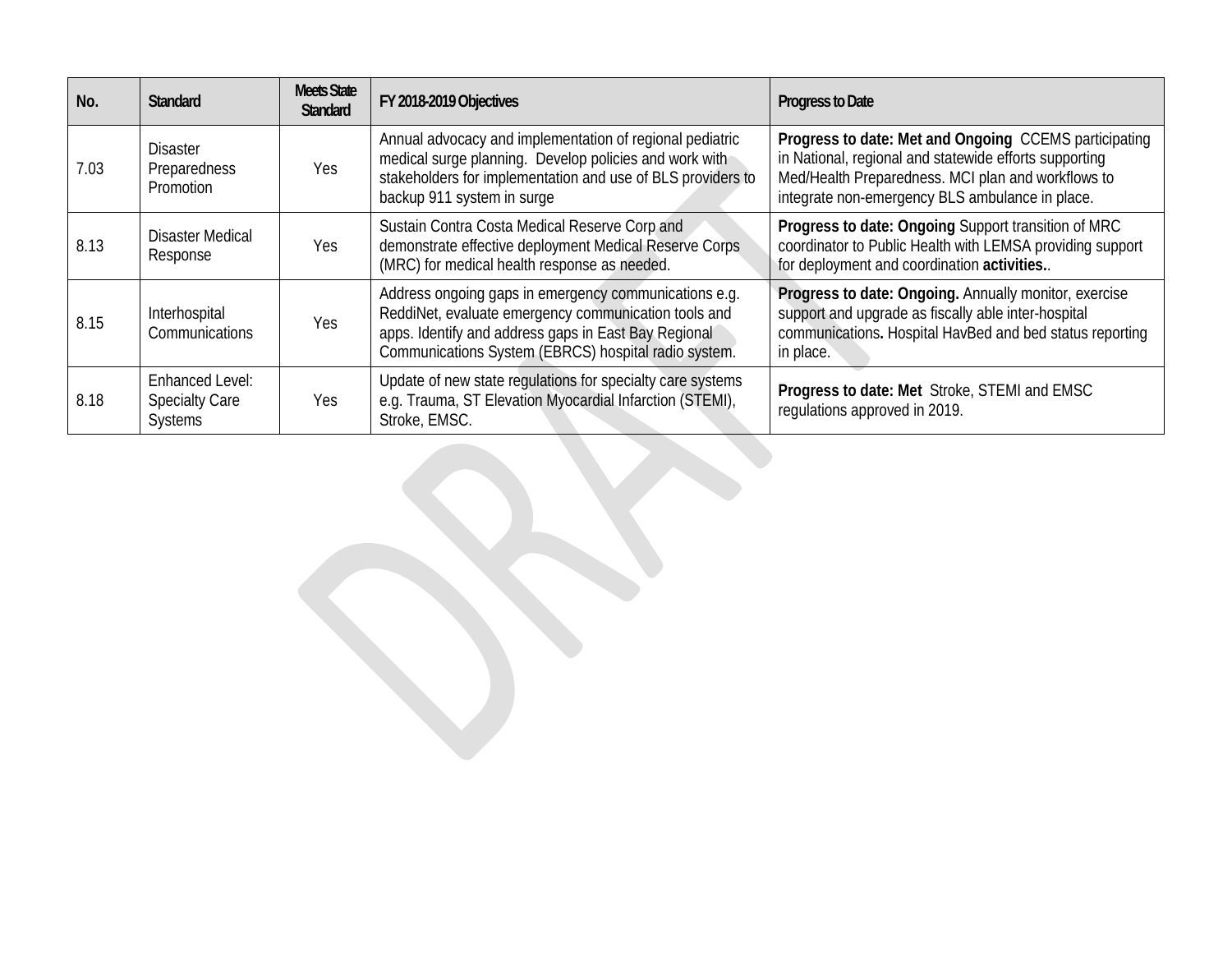## **2019 TIMELINE & ACTIONS TO BE ADDRESSED**

All State standards have been met. We plan to address or reassess the following SMART objectives.

| No.  | <b>Standard</b>                                                | <b>Meets State</b><br><b>Standard</b> | 2019 Objectives                                                                                                                                                                                                             | <b>Time Frame</b> |
|------|----------------------------------------------------------------|---------------------------------------|-----------------------------------------------------------------------------------------------------------------------------------------------------------------------------------------------------------------------------|-------------------|
| 1.06 | Annual System Plan Update                                      | Yes                                   | Update and submit to EMSA Annually. Transportation plan denial and status in appeals                                                                                                                                        | Annually          |
| 1.08 | <b>ALS Planning</b>                                            | Yes                                   | Assure countywide continuity of emergency ambulance operations with Fire-EMS ambulance<br>providers monitor for system gaps                                                                                                 | Annually          |
| 1.10 | <b>Special Populations</b>                                     | Yes                                   | Exploration of alternative delivery models to match patient need to resource. Evaluate pilots for<br>alternative destination and programs addressing homelessness, excessive EMS system utilization<br>and substance abuse. | Annually          |
| 1.11 | <b>System Participants</b>                                     | Yes                                   | Continue to work with county and EMS System Stakeholder in the successful implementation of an<br>updated ambulance ordinance.                                                                                              | 12-18months       |
| 1.13 | Coordination                                                   | Yes                                   | Exploration of EMS dispatch service enhancement during suspected CPR calls, exploration of<br>coordination with Nurse Call centers to support appropriate utilization of 9-1-1 services.                                    | 1-5 years         |
|      | Policy and Procedure Manual                                    | Yes                                   | Update of prehospital care policies and procedures based on prehospital evidence-based care.<br>Implementation of new American Heart Association Guidelines for ALS.                                                        | Annually          |
| 1.14 |                                                                |                                       | Continue to evaluate policies and standard operating procedures for patient benefit, delay in<br>definite care and patient safety. Revise protocols to control cost while prioritizing patient safety.                      | Annually          |
| 1.16 | <b>System Finances</b>                                         | <b>Yes</b>                            | Review of fees and costs to support sustainable delivery of EMS services. Support stakeholder<br>dialogue for funding to improve EMS System services and infrastructure.                                                    | Annually          |
|      |                                                                |                                       |                                                                                                                                                                                                                             |                   |
| 1.27 | <b>Pediatric Emergency Medical</b><br>and Critical Care System | Yes                                   | Engage stakeholders in development and implementation of Pediatric EMSC system of care plan<br>in collaboration with Alameda EMSC.                                                                                          | 12-24 months      |
| 1.28 | <b>Exclusive Operating Area</b>                                | Yes                                   | Re-evaluation EOA IV (San Ramon Fire Protection District) exclusivity. Address appeal of 2015<br>Alliance award. Address countywide ERA exclusivity challenges.                                                             | 12-24 months      |
| 2.01 | Local EMS Agency Staffing<br>and Assessment of Needs           | Yes                                   | Annual review of EMS Staffing needs and workflows to support statutory requirements. Support<br>Health Services EMS Director and EMS Medical Director succession planning                                                   | 12 months         |
| 2.04 | Dispatch Training                                              | Yes                                   | Continue to advocate and support high quality unified EMD and dispatcher training for Center of<br><b>Excellence Accreditation.</b>                                                                                         | Annually          |